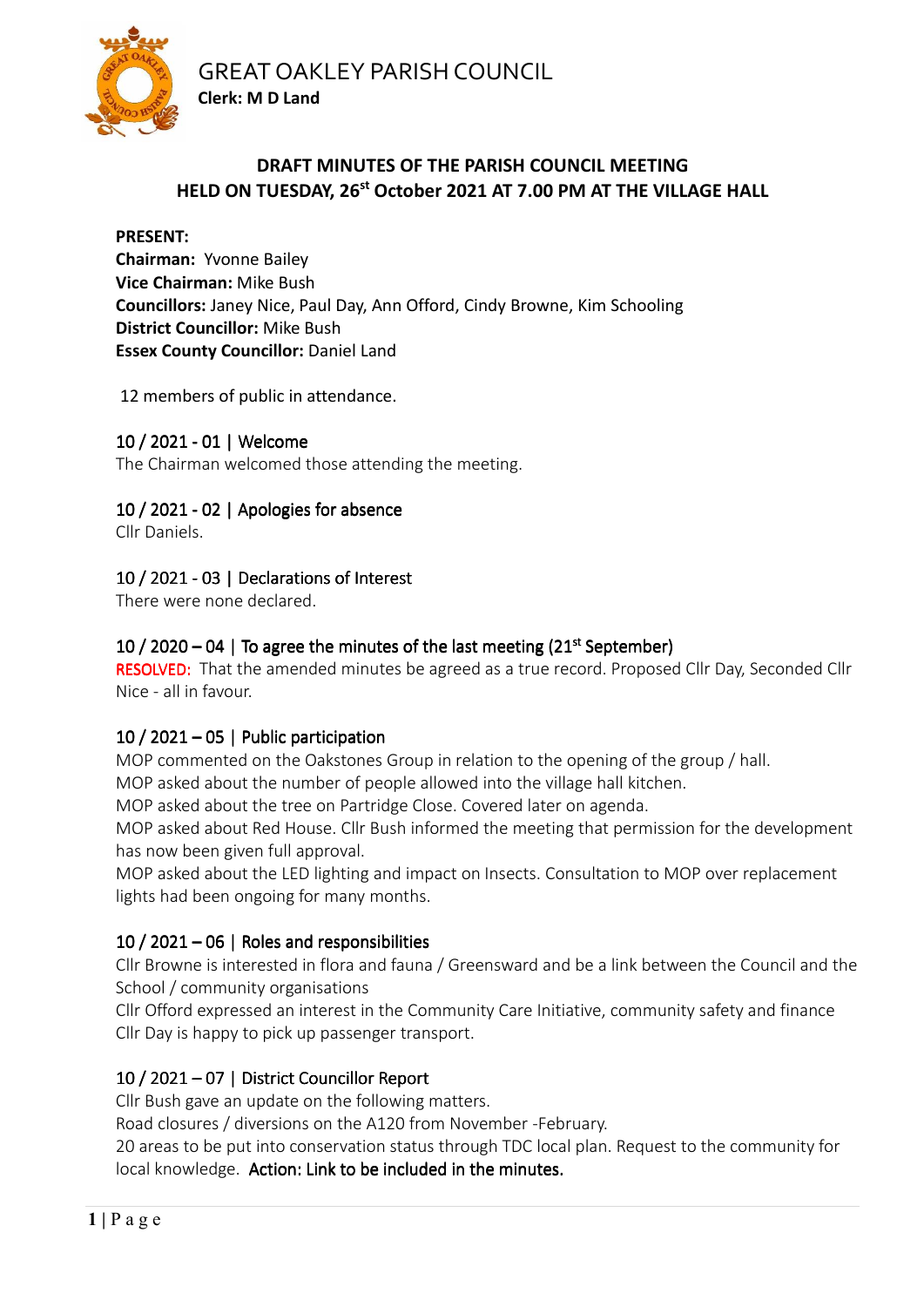

# GREAT OAKLEY PARISH COUNCIL

**Clerk: M D Land** 

# 10 / 2021 - 08 | County Councillor Report

Cllr Land reported on the following matters: Signs by the school to be replaced. Written to Ashleigh House, re pavement. Lorries diversion – A120. Verges have been cut.

# 10 / 2021 - 09 | Clerk Report / Correspondence

Email from Oakstones – re-opening.

Emails from residents of Partridge Close regarding the tree.

Email from resident concerning the grass area on Red Barn Lane – it's being use as a cut through by delivery drivers. TDC will look to install posts.

# 10/ 2021 -10| Chairman's Report | Chairman's Report| Chairman's Report

Thanks to all Cllrs for their efforts.

Pleased we have two new Councillors who can support the village and its activities, welcome to Cllrs Browne and Offord.

Communication is encouraged through the Gt Oakley FB page and not the Public Group. Cllr Bailey re-confirmed her wish to step down from the council post-December 2021 Councillors Safety – this has been brought into focus since the tragic killing of an MP. Remembrance Sunday is on the 14<sup>th</sup> November. PC will have a service from 10.45am at the memorial. 3 wreaths, Parish Council, District Councillor and Community Care Initiative will be laid Cllr Day was asked if he could contact any ex-servicemen who could attend to lay the wreaths. The Parish Council has not heard any more about the development on Beaumont Road. Once we hear of an application we will post the links on our notice boards, FB page and website. It is advised that people make individual comments to TDC to add more weight.

Joe Tierney's funeral will take place on Tuesday 2<sup>nd</sup> November at 12pm at All Saints Church. All are welcome to the service.

# 10 / 2021 - 11 | Reports

## Recreation Field, Play Area and Greenswards, Burial Ground, Great Oakley and Stones Green in Bloom

Repair and maintenance work will commence on the play area this month including a new zip wire.

Clerk has obtained two quotes for the outdoor gym and trim trail.

We are look for suitable sites across the Parish to plant trees for the jubilee. TDC will fund half of any costs.

The ditch on Beaumont Road continues to evolve.

Following the motion to approve the works on the tree on Partridge Close, PC put the motion on hold pending expert advice from the TDC Tree Officer. He advised it is not a native species and not in the best of conditions but it's not in imminent danger of falling down. Cllr Day asked if it could have remedial work. Cllr Bailey advised remedial work would be an ongoing commitment at considerable cost. Cllr Bush outlined that the tree needs to be continually monitored as it nears the road.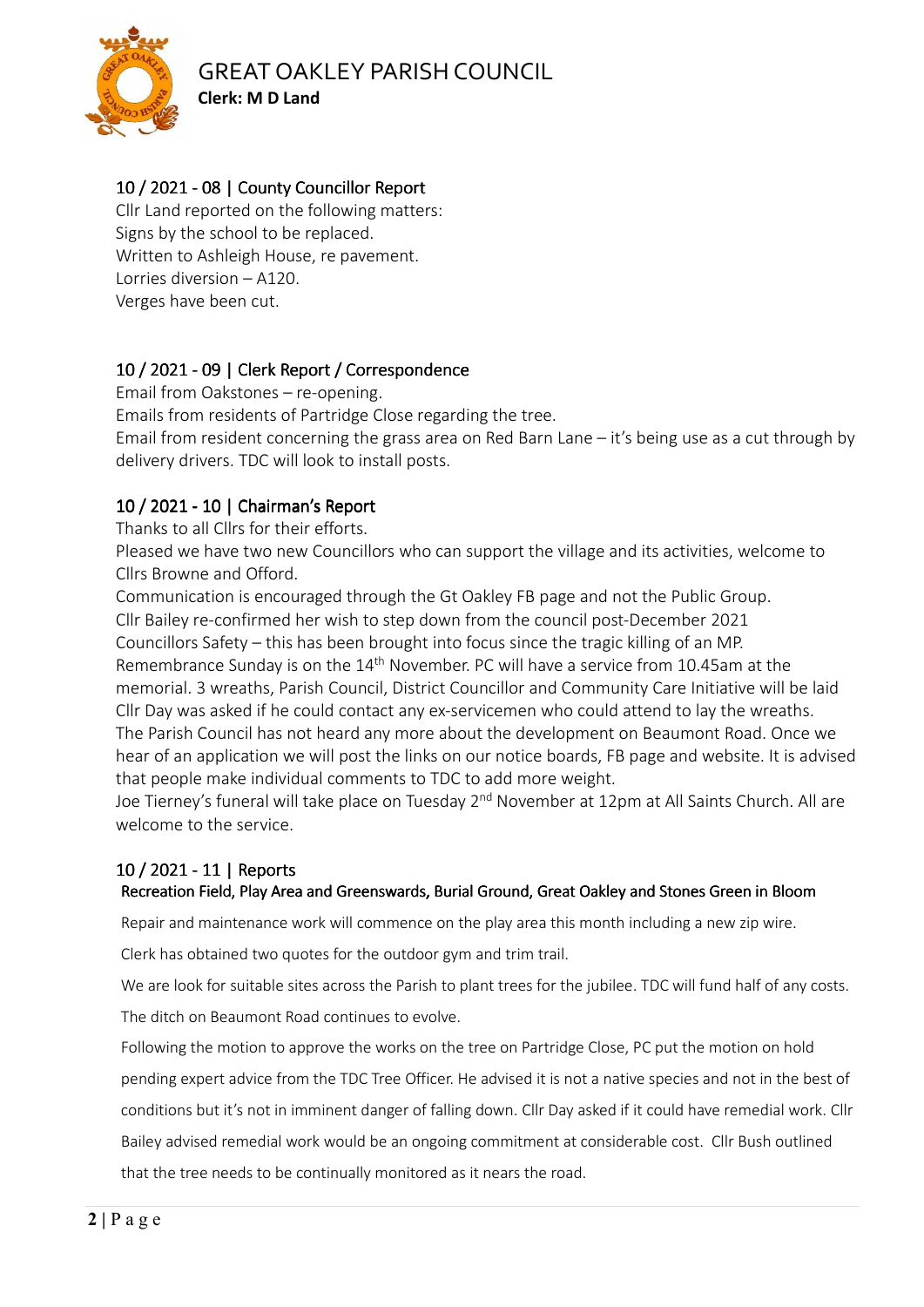

# GREAT OAKLEY PARISH COUNCIL **Clerk: M D Land**

The Greensward on Partridge Close is owned by the Parish Council. There is a motion which stands for six months. Cllr Bailey recommended that any decision on the tree in question be kept under review. Cllr Bailey noted that the planting of trees or any other types of plants or foliage on Parish Council property must have prior permission from the Parish Council. Written requests should be submitted in advance to the Clerk stating type/species, evidence of where sourced and proposed location. Any planting without the prior approval of the Parish Council will be removed.

Two benches to be installed on the memorial garden as well as a plaque.

A kind volunteer still weeds the memorial garden and empties the bins in the grave yard – thanks to Mr Bailey.

Ensure that the new play equipment is fully insured and maintenance contract covers annual cleaning.

#### Public Rights of Way / Footpaths

No report.

#### Villages in Bloom

Great Oakley Community Care Initiative -Villages in Bloom project - reports that most flowers have been removed and the planters stored for next year. Boxes have been left in situ and currently identifying plants to provide year round foliage & colour. Our thanks to the kind resident in Stones Green who made and donated the beautiful planter on the small triangle New planters will be purchased in the next couple of months using the locality fund grant. The project has been totally by donations and sponsorships; this will continue and Parish Council is asked to consider a donation next year. .

#### TDALC

Chief Exec of TDC gave a talk on activities within the district. A discussion of sorts took place in relation to the Corbeau Car Rally. A disagreement between parties was shared with various points put forward from each side. Some local Councillors are making their voices heard to ECC & TDC regarding the impact on the rural communities affected and the wider detrimental impact of carbon emissions.

#### Village Hall

Cllr Bush gave an update on his thoughts on the hall, those similar to last month.

Cllr Bailey gave an update on a successful lottery grant secured by Great Oakley Community Care Initiative for a hearing loop, sound system and Wi-Fi.

The Clerk gave an update on previous discussions about the hall. The thrust of those discussions was that: no more significant funds should be spent on the hall until the structural integrity and disability compliance have been investigated by way of the 5k that was signed off at a previous meeting to employ a surveyor / architect.

As long and the plaques are kept, MOP said AS LONG AS THE PLAQUES ARE SAVED PULL THE VILLAGE HALL DOWN AND REBUILD A NEW VILLAGE HALL ON THE LAND.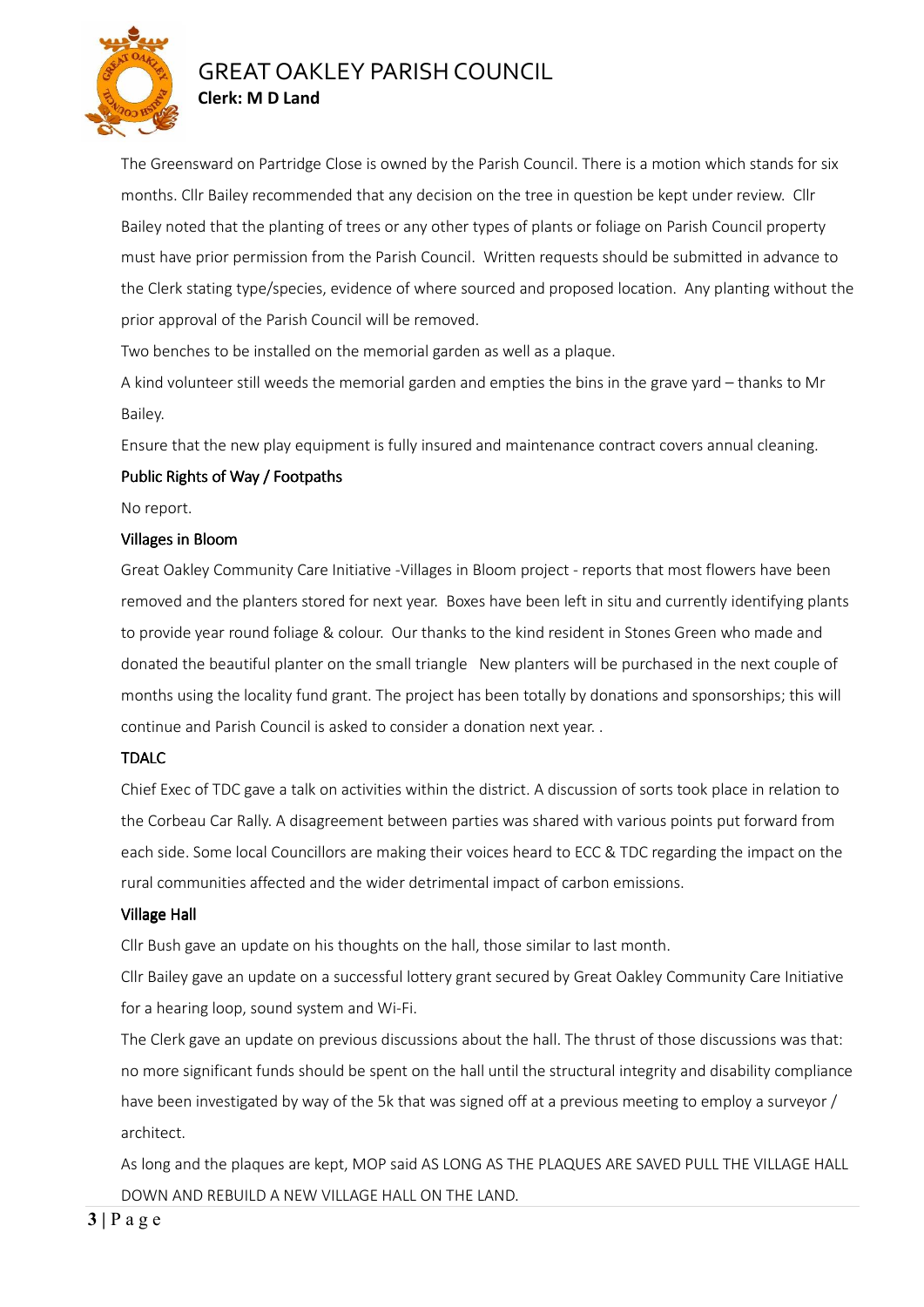

# GREAT OAKLEY PARISH COUNCIL **Clerk: M D Land**

A defibrillator should be installed at the Village Hall. Cllr Day said that a new defib was due to be installed at the pub and that a second defib can be acquired for the village hall.

Hourly fees were discussed; comparatives to Wix prices were brought up.

Oakstones indicated their desire to re-open. It is up to the organiser of the groups to ensure that the laws are adhered to. It was put to the public they should re-open based on the above criteria.

Hedges and trees to be cut back on the car park of the village hall.

#### LED Lighting

A trial took place in Stones Green for the conversion of 3 lamps and a further roll out of two more at the Memorial in Great Oakley. The expected savings were achieved. A notice of intent was put onto the PC website and Face book page that the remaining lights would be converted one month prior to the works starting.

The final conversions of the remaining 19 lamps were completed and to date the PC has only received one negative review.

#### Stones Green

Nothing to report.

## $10/2021 - 12$  Community Safety

The Community Safety strategy is on the website.

Wasp nest was removed in light of public safety at the back of Woodlands. Garden waste and garden rubbish was noticed too on a site visit. A letter was sent to all residents on Woodlands to update them on the matter. Please be vigilant to spot any acts of fly-tipping and report them. All Councillors and the public should notify 'someone else' if they intend to meet with a member of the public during their duties. Safeguarding advice will be provided to all councillors and made available to the public on the website.

## 10 / 2021 – 13 | Carbon Reduction

A represemative from Chelmsford Motor Club will be in attendance at the November meeting.

## 10 / 2021 – 14 | Christmas Celebrations

Cllr Browne gave an update:

We can apply to TDC to have an event within the village. Needs to be central, involve the local community and business supplies. Clerk to assist with the grant form.

## $10 / 2021 - 15$  | Queen's Jubilee

Volunteers needed to establish a Platinum Jubilee Committee involving all Village groups – Cllr Bailey said she will champion it as the Community Care Initiative representative. Cllr Nice said she would be the PC representative.

Cllr Bush mentioned beacons that are being lit.